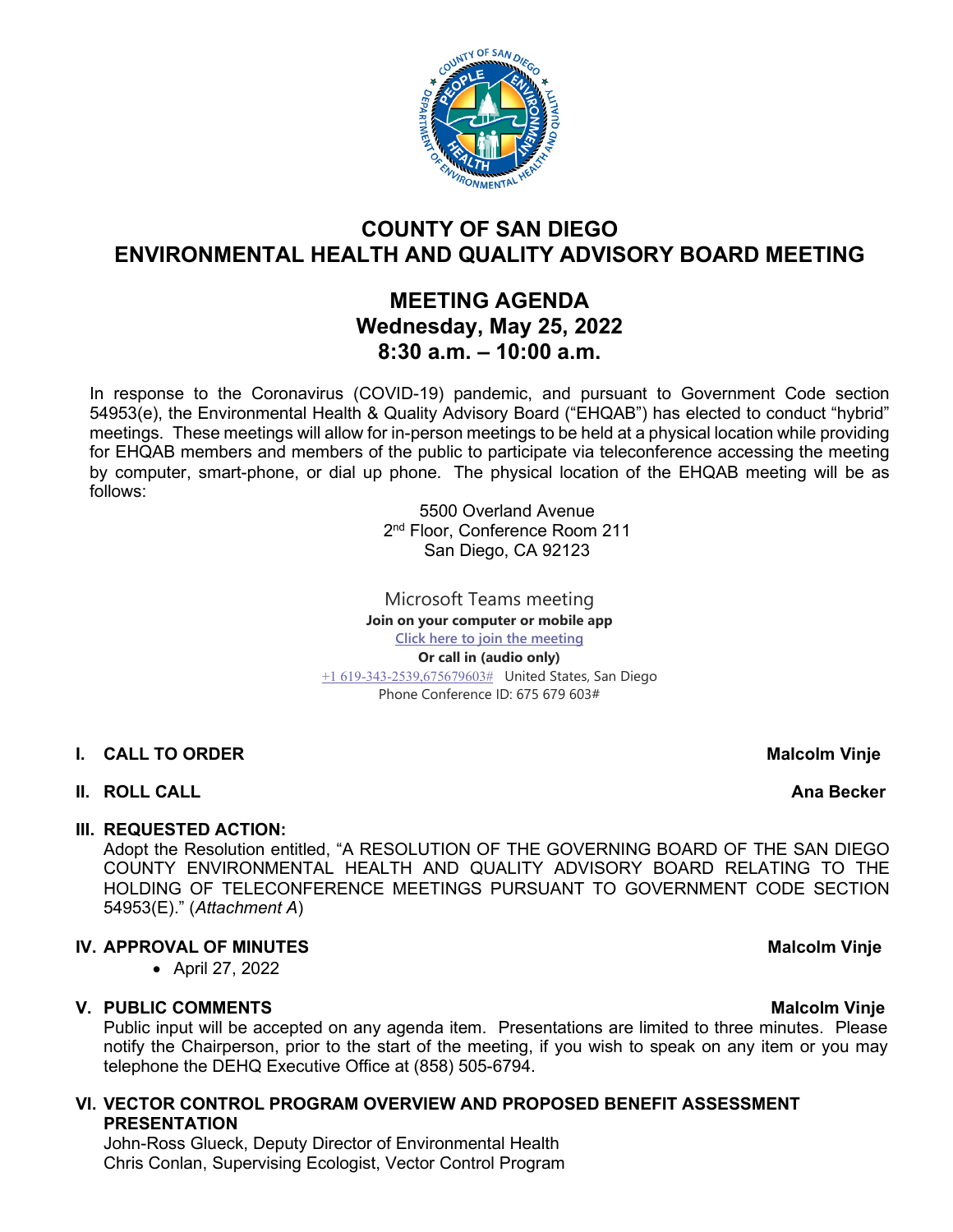## **VII. UPDATES FROM DEHQ EXECUTIVE OFFICE Director of Environmental Health and Quality**

- Vote in Vice Chair
- Upcoming Board Letters
- Vacancies Report
- June Meeting discuss in-person, hybrid, or virtual
- Legislative Highlights (DEHQ Chiefs/Program Coordinator)
	- o Food and Housing Division Programs
		- o SB 972, California Retail Food Code
		- o SB 1290, California Retail Food Code
		- o AB 2597, Dwelling Unit Standards
	- o Hazardous Materials Division Programs
		- o No bills
	- o Land and Water Quality Division Programs
		- o AB 2002, Mobilehome Parks: Enforcement Violations
		- o AB 2201, Groundwater Sustainability Agency: Groundwater Extraction Permit: **Verification**
		- o AB 2597, Dwelling Unit Standards
	- o Community Health Division Programs
		- o No bills

# **VIII.** ADJOURN Malcolm Vinje

**Next Meeting: June 22, 2022, 8:30 a.m. – 10:00 a.m.**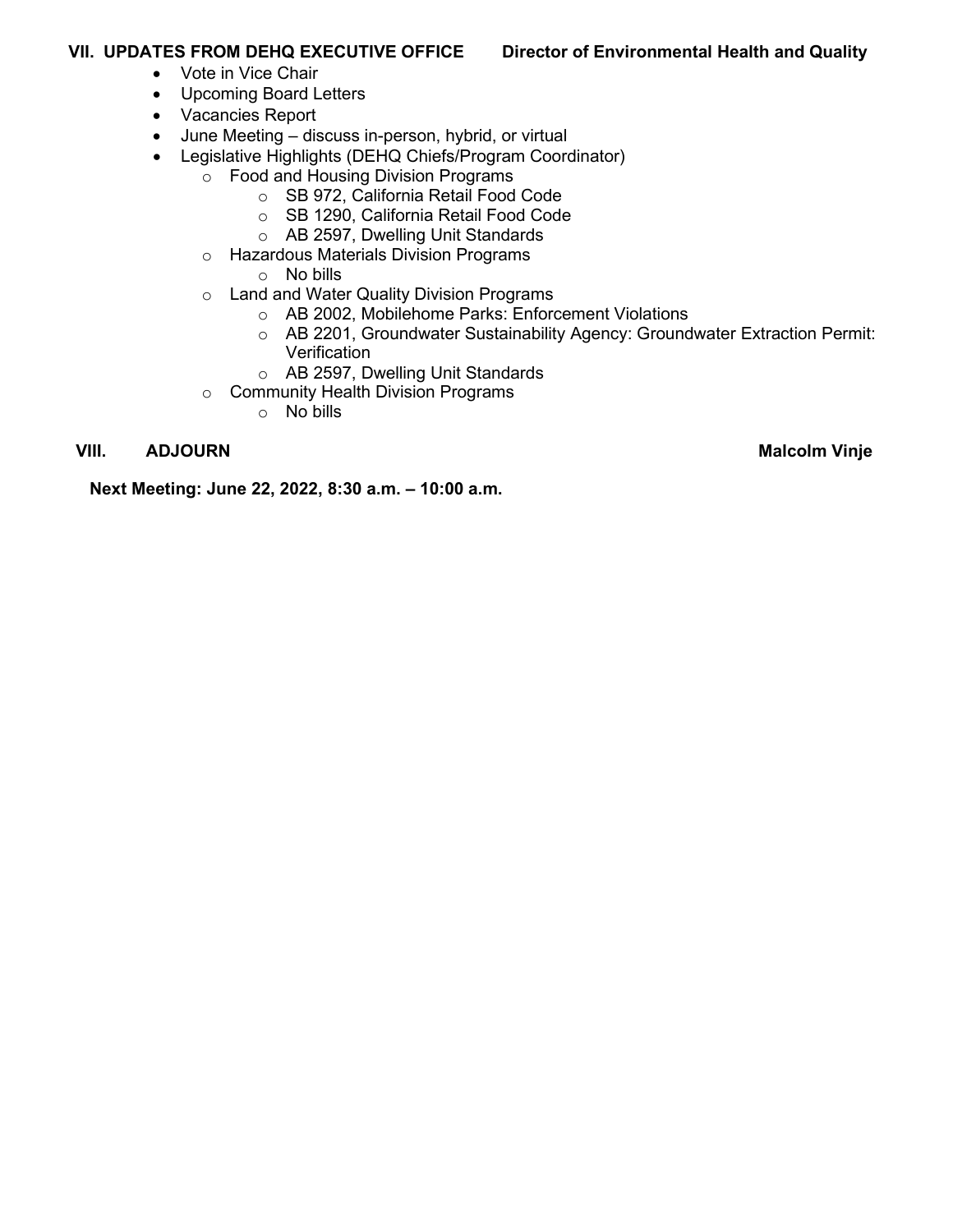### A RESOLUTION OF THE COUNTY OF SAN DIEGO ENVIRONMENTAL HEALTH AND QUALITY ADVISORY BOARD RELATING TO THE HOLDING OF TELECONFERENCE MEETINGS PURSUANT TO GOVERNMENT CODE SECTION 54953(e)

WHEREAS, the San Diego County Environmental Health and Quality Advisory Board ("Board") is committed to preserving and nurturing public access and participation in meetings of the Board and promoting and protecting the health and safety of Board members, employees, and members of the public; and

WHEREAS, all meetings of the District's legislative bodies are open and public, as required by the Ralph M. Brown Act (Cal. Gov. Code  $\S$ § 54950 – 54963), so that any member of the public may attend, participate, and watch the District's legislative bodies conduct their business; and

WHEREAS, Government Code section 54953(e) makes provisions for remote teleconferencing participation in meetings by members of a legislative body without compliance with the requirements of Government Code section 54953(b)(3) under any of the following circumstances:

- (A) The legislative body holds a meeting during a proclaimed state of emergency, and state or local officials have imposed or recommended measures to promote social distancing;
- (B) The legislative body holds a meeting during a proclaimed state of emergency for the purpose of determining, by majority vote, whether as a result of the emergency, meeting in person would present imminent risks to the health or safety of attendees; or
- (C) The legislative body holds a meeting during a proclaimed state of emergency and has determined, by majority vote, pursuant to subparagraph (B), that, as a result of the emergency, meeting in person would present imminent risks to the health or safety of attendees; and

WHEREAS, on March 4, 2020, the Governor proclaimed a state of emergency relating to the COVID-19 pandemic, and such state of emergency remains in effect; and

WHEREAS, state and local officials continue to recommend measures to promote social distancing under certain circumstances or for certain populations, including, but not limited to, persons who have COVID-19, persons who have recently been in close contact with a person who has COVID-19, and persons in high-risk groups; and

WHEREAS, the Board desires to conduct their meetings by teleconference or videoconference without compliance with the teleconferencing provisions of Government Code section 54953(b)(3), as authorized by section 54953(e), and that such legislative bodies shall comply with the requirements to provide the public with access to the meetings as prescribed in section  $54953(e)(2)$ .